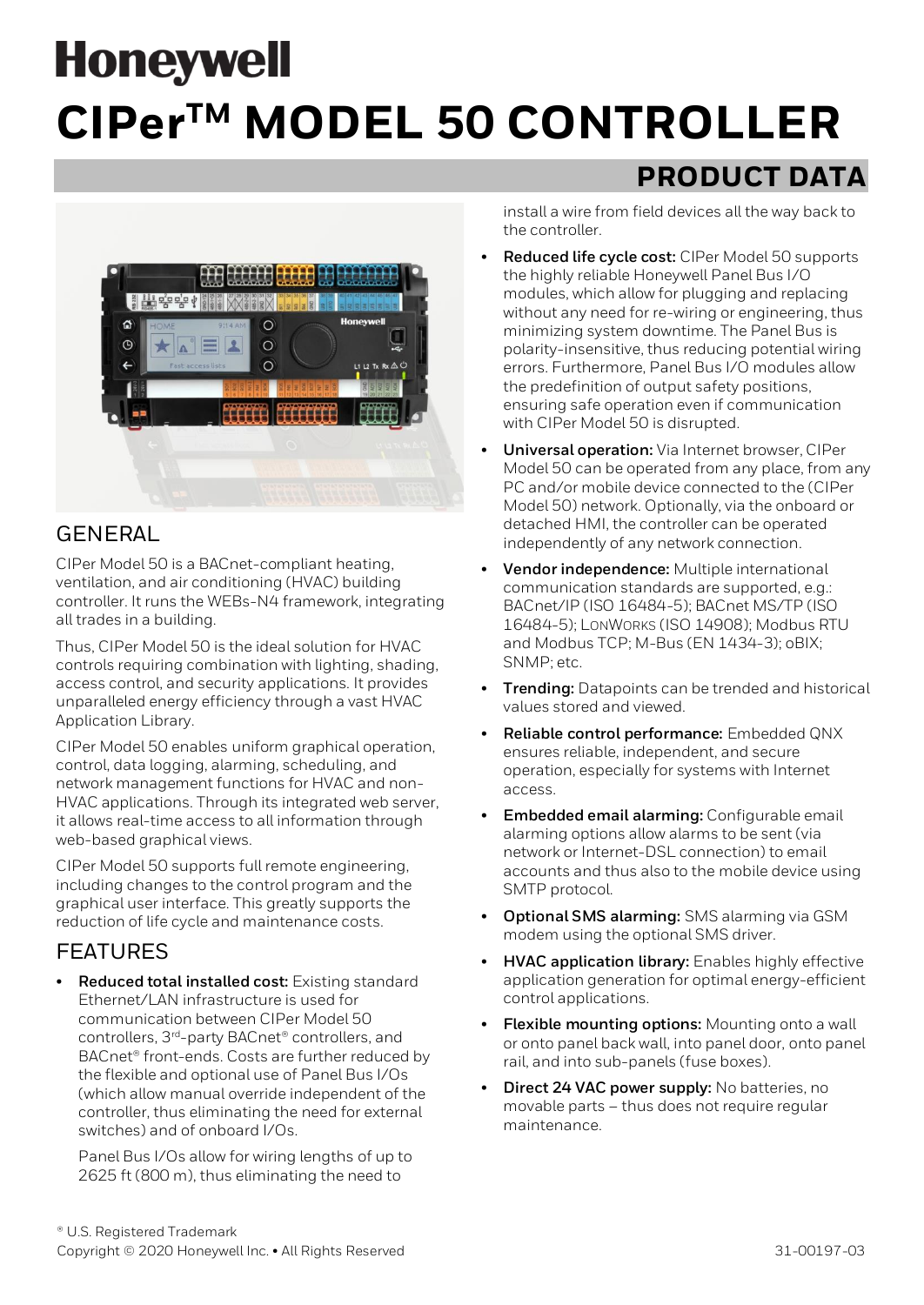## **Ordering Part Numbers**

#### **Table 1: Ordering Part Numbers**

| OS Number (SKU)    | <b>Description</b>                                                                |  |  |  |
|--------------------|-----------------------------------------------------------------------------------|--|--|--|
| WEB-EHSERIESNX26D  | CIPer Model 50 PLANT CONTROLLER, with HMI, 26 IO, 100 points, 5 devices           |  |  |  |
| WEB-EHSERIESNX26ND | CIPer Model 50 PLANT CONTROLLER, without HMI, 26 IO, 100 points, 5 devices        |  |  |  |
| WEBSEHN4LIC        | CIPer Model 50 Core License with SMA-0005-1YR-INT<br>PIN-0005 - 18 mo Maintenance |  |  |  |

## <span id="page-1-0"></span>**License Upgrades**

#### **Table 2: License Upgrades**

| Model         | License content/Upgrade license               |  |  |
|---------------|-----------------------------------------------|--|--|
| EAGLEH255PUP  | 255 Additional Panel-bus Expansion I/O Points |  |  |
| PIN-DEV-UP-1  | +50 open points upgrade, +1 Device            |  |  |
| PIN-DEV-UP-2  | +100 open points, +2 Devices                  |  |  |
| PIN-DEV-UP-10 | +500 open points, +10 Devices                 |  |  |
| PIN-DEV-UP-25 | +1250 open points, +25 Devices                |  |  |
| PIN-DEV-UP-50 | +2500 open points, +50 Devices                |  |  |

# **Software Maintenance Agreements**

#### **Table 3: Software Maintenance Agreements**

| <b>Model</b>             | License content/Upgrade license                                                                                                                                  |  |  |  |  |
|--------------------------|------------------------------------------------------------------------------------------------------------------------------------------------------------------|--|--|--|--|
| SMA-0005-1YR             | PIN-0005 - 1 year maintenance                                                                                                                                    |  |  |  |  |
| *SMA-0005-1YR-INIT       | PIN-0005 - Initial 18 month maintenance must be purchased in conjunction with<br>the initial Core software. Optional 3 or 5 year maintenance may be substituted. |  |  |  |  |
| <b>SMA-0005-3YR</b>      | PIN-0005 - 3 year maintenance                                                                                                                                    |  |  |  |  |
| <b>SMA-0005-5YR</b>      | PIN-0005 - 5 year maintenance                                                                                                                                    |  |  |  |  |
| SMA-0010-1YR             | PIN-0010 - 1 year maintenance                                                                                                                                    |  |  |  |  |
| <b>SMA-0010-1YR-INIT</b> | PIN-0010 - Initial 18 month maintenance must be purchased in conjunction with<br>the initial Core software. Optional 3 or 5 year maintenance may be substituted. |  |  |  |  |
| <b>SMA-0010-3YR</b>      | PIN-0010 - 3 year maintenance                                                                                                                                    |  |  |  |  |
| SMA-0010-5YR             | PIN-0010 - 5 year maintenance                                                                                                                                    |  |  |  |  |
| SMA-0025-1YR             | PIN-0025 - 1 year maintenance                                                                                                                                    |  |  |  |  |
| <b>SMA-0025-1YR-INIT</b> | PIN-0025 - Initial 18 month maintenance must be purchased in conjunction with<br>the initial Core software. Optional 3 or 5 year maintenance may be substituted. |  |  |  |  |
| SMA-0025-3YR             | PIN-0025 - 3 year maintenance                                                                                                                                    |  |  |  |  |
| <b>SMA-0025-5YR</b>      | PIN-0025 - 5 year maintenance                                                                                                                                    |  |  |  |  |
| SMA-0100-1YR             | PIN-0100 - 1 year maintenance                                                                                                                                    |  |  |  |  |
| <b>SMA-0100-1YR-INIT</b> | PIN-0100 - Initial 18 month maintenance must be purchased in conjunction with<br>the initial Core software. Optional 3 or 5 year maintenance may be substituted. |  |  |  |  |
| SMA-0100-3YR             | PIN-0100 - 3 year maintenance                                                                                                                                    |  |  |  |  |
| SMA-0100-5YR             | PIN-0100 - 5 year maintenance                                                                                                                                    |  |  |  |  |

**NOTE** : \*included with the initial purchase of WEBSEHN4LIC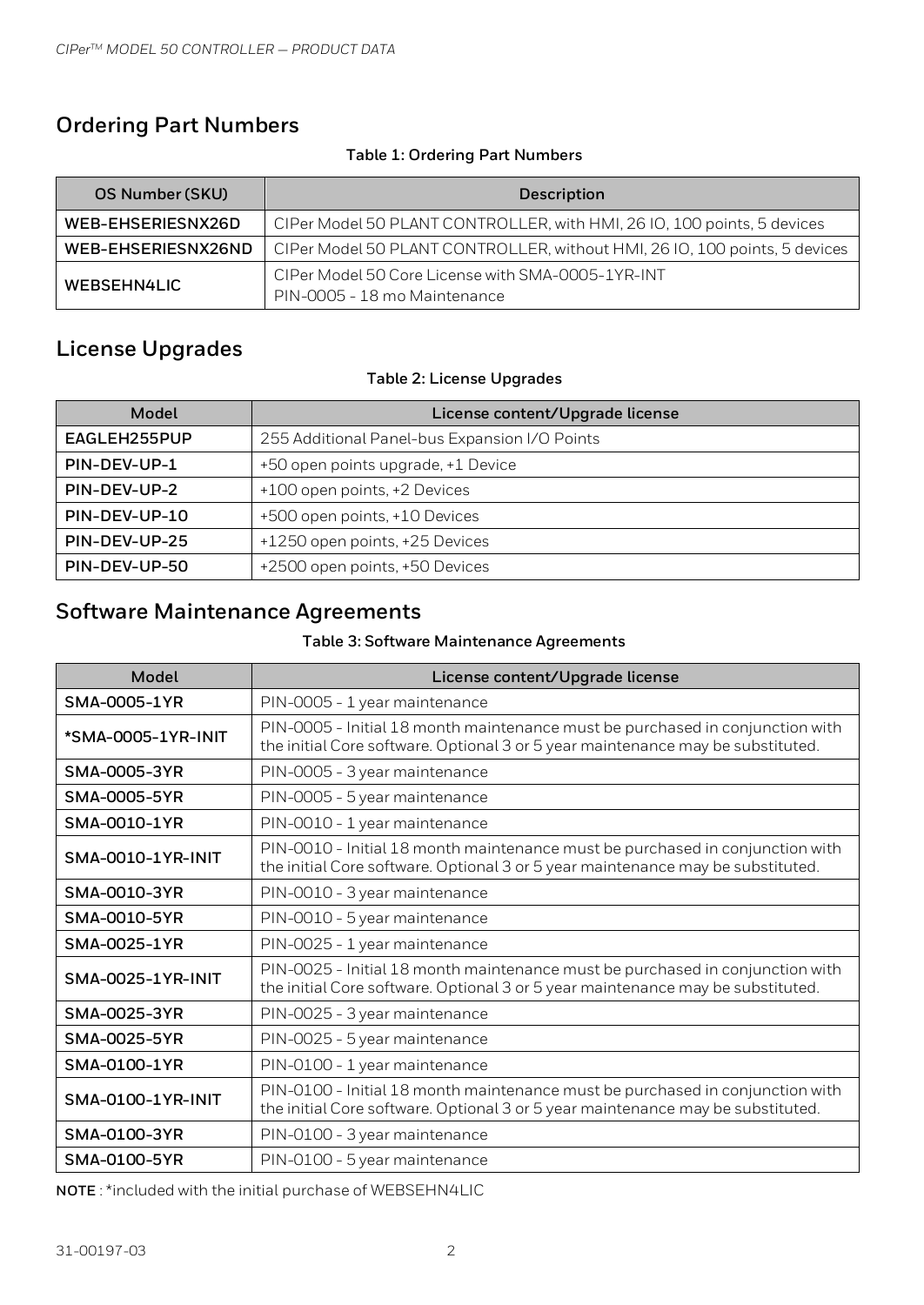# OPERATION IN IP NETWORKS

When operating CIPer Model 50 in IP networks, either private (e.g. VPN) networks must be used or protection against the open Internet (e.g., by means of external firewalls) must be ensured. See [Network Security](#page-5-0) on pg. 5.

# OPERATOR INTERFACE

CIPer Model 50 is operated via a standard browser. By default, an integrated web server provides all freely programmable operation pages for full browser-based operation.

Operating devices can be laptops, desktops PCs, or touch screen PCs for direct flush mounting into electrical panel doors (IP65).



#### **Figure 1: CIPer Model 50 PC homepage (example)**

For mobile devices, there is a separate corresponding operator interface.



#### **Figure 2: CIPer Model 50 mobile device homepage (example)**

For network-independent operation, the CIPer Model 50 can be operated either via its onboard HMI (option 1) or via an external HMI (option 2) connected to the dedicated HMI port of those models not equipped with an onboard HMI.

The operating menu can be customized to suit the building operator's needs.



**Figure 3: XL2000 HMI-A**

## PROGRAMMING

CIPer Model 50 is freely programmable using the graphics in WEBs-N4 Engineering Tool and is thus ideal for all Integration, Building Control, and Building Management tasks.

## PASSWORD PROTECTION

CIPer Model 50 allows the definition of many user levels with defined read and write rights. Several users with individual passwords can be defined for each user level and different views can be assigned to the individual users.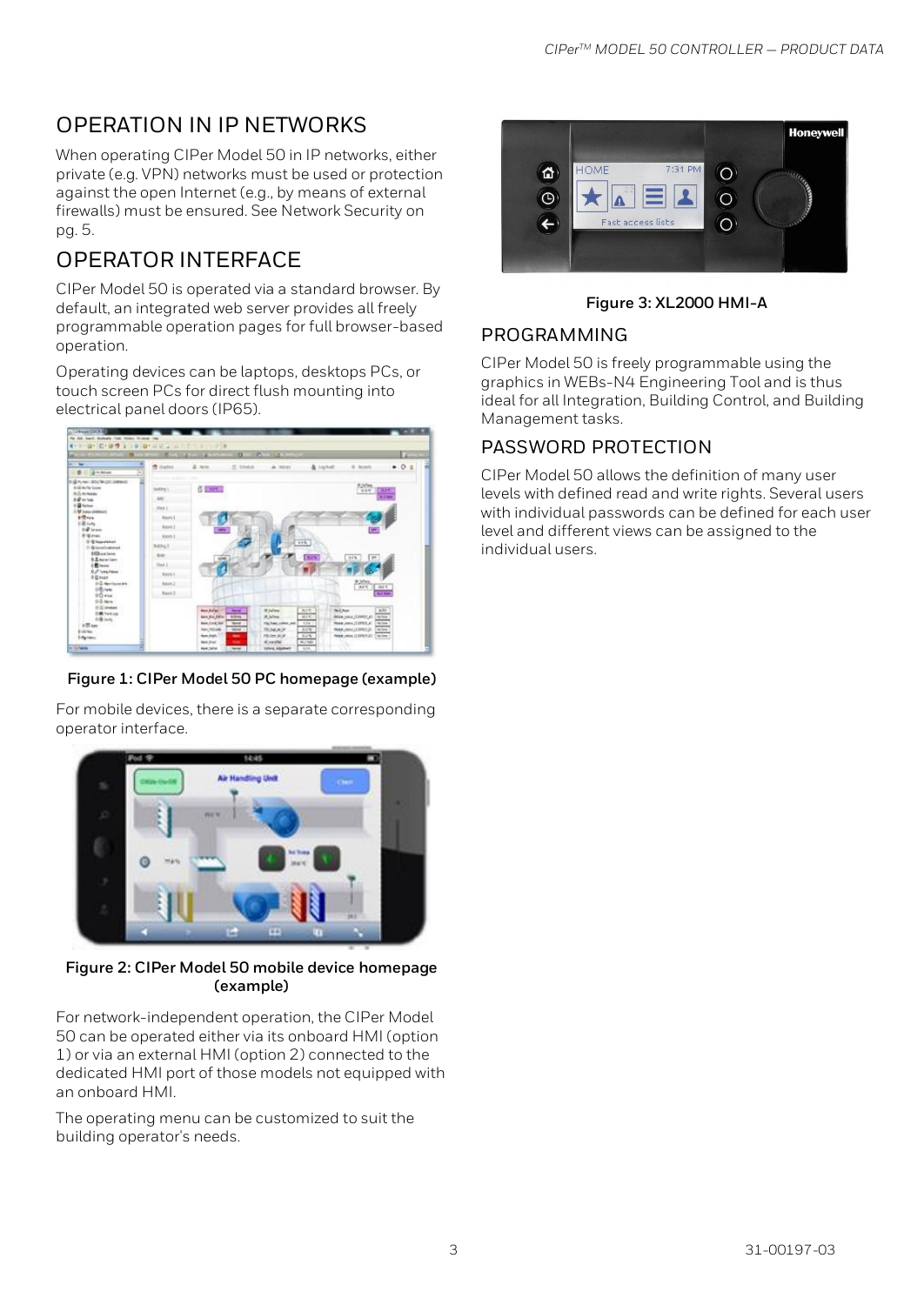# COMMUNICATION PROTOCOLS

#### BACnet/IP – ISO 16484-5 and EN 13321-1

Communication with other CIPer Model 50, 3rd-party BACnet devices, and WEBs-N4 Supervisors is possible.

CIPer Model 50 conforms to the BACnet Building Controller (B-BC) profile.

#### BACnet MS/TP–ISO 16484-5 and EN 13321-1

Communication with other BACnet controllers is based on the international BACnet Protocol. Optionally, one or both of the onboard RS485 interfaces can be used for communication via BACnet MS/TP.

#### LonTalk® - ISO 14908

Optionally, communication with physical I/O modules, with room and zone controllers, and other LON devices.

LONWORKS communication requires the IF-LON2 LONWORKS interface.

## **MODBUS**

Optionally, the two onboard RS485 interfaces can be used (even simultaneously) for communication via Modbus RTU. Modbus TCP communication is supported via the two onboard Ethernet RJ45 interfaces. See also, CIPer Model 50 Installation & Commissioning Instructions - 31-00233 for details.

#### M-Bus – EN 1434-3

Optionally, M-Bus communication is possible via the onboard RS232 interface. See also, CIPer Model 50 Installation & Commissioning Instructions - 31-00233 for details.

#### PANEL BUS

Optionally, one or both onboard RS485 interfaces can be used for Panel Bus communication with Honeywell Panel Bus I/O modules.

Up to 64 Panel Bus I/O modules can be operated via each RS485 interface, thus permitting 1,000+ Panel Bus / onboard I/O points (see [Table 2: License](#page-1-0)  [Upgrades](#page-1-0) for information on upgrades).

## **HTTPS**

Secure web browser communication is supported for web access via standard web browsers.

## **SMTP**

Simple Mail Transfer Protocol is used for email alarming via network and Internet-DSL connection.

## OPEN NIAGARA DRIVERS

Optionally, all available interfaces can also be used with any open Niagara driver. For example, the KNX driver can be used via the TCP/IP – KNX interface.

## BUS AND PORT CONNECTIONS

## WARNING

Risk of electric shock or equipment damage

- Do not touch any live parts in the cabinet
- Disconnect the power supply before making connections to or removing connections from terminals of the CIPer Model 50 controller or Panel Bus I/O modules.
- Do not reconnect the power supply until you have completed the installation.
- Due to the risk of short-circuiting (see [Figure 9](#page-6-0) on pg. 6), it is strongly recommended that the CIPer Model 50 controller be supplied with power from a dedicated transformer. However, if the CIPer Model 50 controller is to be supplied by the same transformer powering other controllers or devices (e.g., the PW M-Bus Adapter), care must be taken to ensure that correct polarity is observed.
- Observe the rules regarding electrostatic discharge.







<span id="page-3-0"></span>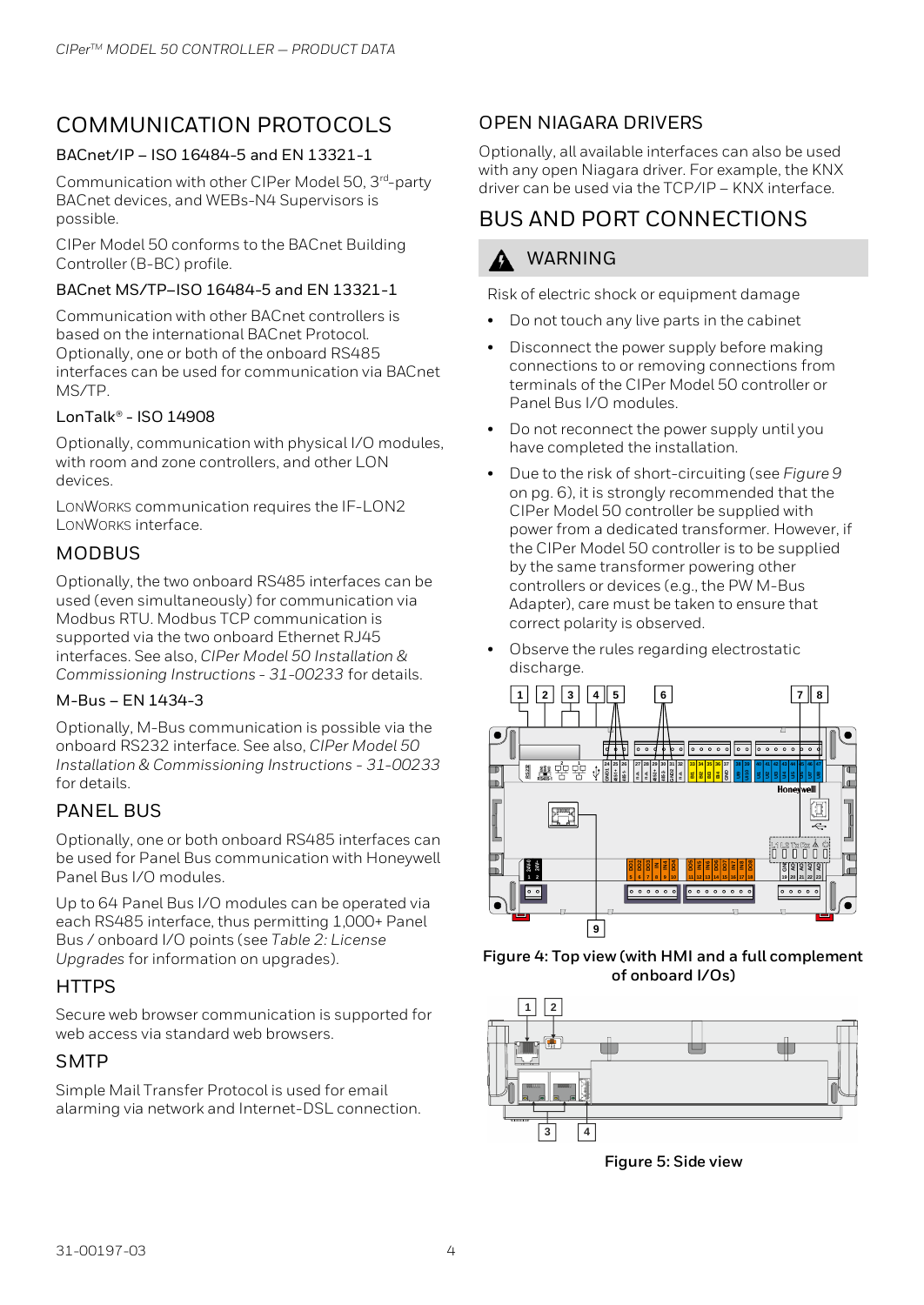## LEGEND

- 1. RS232 / RJ45 socket (for connection of M-Bus and other RS232-based protocols; factory debugging)
- 2. Three-position slide switch (for setting bias and termination resistance of RS485-1)
- 3. Two Ethernet / RJ45 sockets (for BACnet IP communication); 10/100 Mbit/s; 1 "link" LED + 1 "activity" LED
- 4. USB 2.0 Host Interface (for connection of IF-LON2); max. 200 mA, high speed
- 5. RS485-1\* (isolated; for BACnet MS/TP, Panel Bus, Modbus RTU communication, etc.)
- 6. RS485-2\* (non-isolated; for BACnet MS/TP, Panel Bus, Modbus RTU communication, etc.)
- $7.$  LEDs
- 8. USB 2.0 Device Interface (for connection to WEBs-N4 web browsers, and 3<sup>rd</sup>-party touch panels)

HMI (or RJ45 socket for connection of portable HMI)

\*Modbus RTU Master/Slave communication is possible on the two RS485 interfaces.

## **WARNING**

#### **Risk of electric shock or equipment damage**

It is prohibited to connect any of the RJ45 sockets of the CIPer Model 50 controller to a so-called PoEenabled device ("Power over Ethernet").

## M-BUS CONNECTION

The CIPer Model 50 controller supports M-Bus Master functionality via its onboard RS232 / RJ45 socket. It uses standard PW3/PW20/PW60 converters to connect to the M-Bus devices.

#### Wiring Topology

Max. bus length is 1050 feet. M-Bus devices are connected to the bus cable in parallel.



#### **Figure 6: Allowed M-Bus wiring topology**

#### Cables

See section "M-Bus Connection" in CIPer Model 50 Installation & Commissioning Instructions - 31-00233. Use shielded, twisted pair cable Honeywell cable 3322 or 3251.

#### Shielding

Shielding is especially recommended when the M-Bus cable is installed in areas with expected or actual electromagnetic noise. Avoiding such areas is to be preferred.

Use shielded, twisted pair cable Honeywell cable 3322 or 3251 and connect the shield to noise-free earth ground – only once per M-Bus connection.

#### M-Bus Repeaters

The M-Bus can be extended to 3,000 feet, depending on the communication rate, and provided that the electrical limitations are observed. For details refer to the CIPer Model 50 Installation & Commissioning Instructions - 31-00233.

For bus length extension, M-Bus repeaters can be used, but have not been tested by Honeywell. Hence, it is the responsibility of the installing / commissioning personnel to ensure proper functioning.

## M-BUS MASTER SPECIFICATIONS

For a detailed description of the M-Bus functionality, please refer to the M-Bus Online Help.

#### Physical Layer

RS232 to PW3/PW20/PW60

| Physical connector:     | RS232 / RJ45 socket (see<br>Figure 5 on pg.3)                                   |
|-------------------------|---------------------------------------------------------------------------------|
| Cable order number:     | TFCHTOO USB 3.0<br>YIOWOM DB9 Breakout<br>Connector                             |
| Communication<br>rates: | 300, 2,400, and 9,600<br>bps are supported,<br>individually per M-Bus<br>slave. |
| Max, no, of devices:    | 60 (excluding the CIPer<br>Model 50 controller)                                 |

Cable and wiring specifications: See CIPer Model 50 Installation & Commissioning Instructions - 31-00233.

#### Address Range

M-Bus slaves can have a primary address between 1 and 250.

#### Measurement Cycle

Individually per M-Bus slave, the measurement cycle can be configured from 1 to 604,800 sec (i.e. 1 second to 7 days).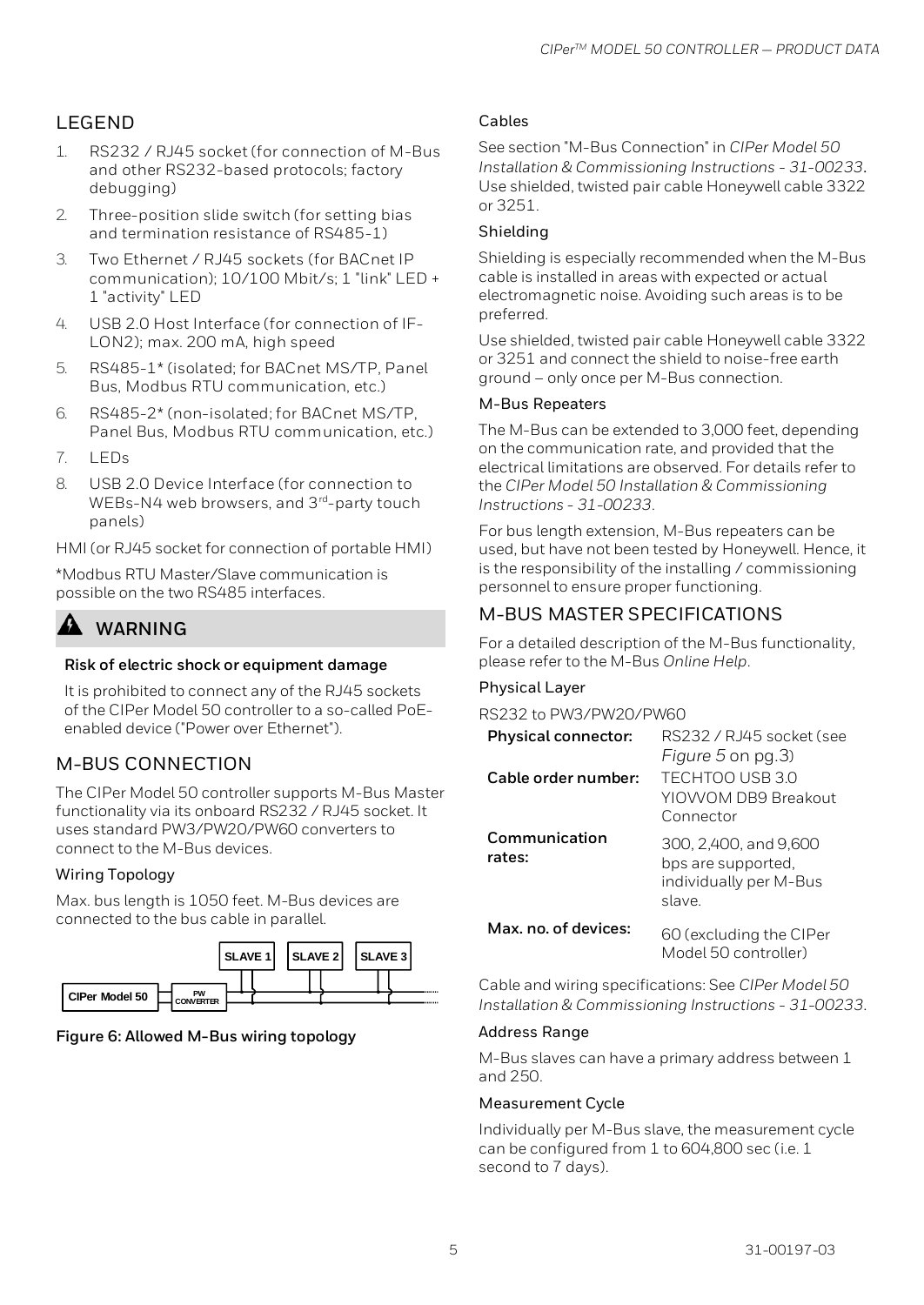# MODBUS CONNECTION

The CIPer Model 50 controller can function as a Modbus Master/Slave.

For Modbus RTU, the RS485 wiring rules must be followed.

## WIRING TOPOLOGY

Only daisy-chain wiring topology is allowed.



**Figure 7: Allowed Modbus wiring topology**

Other wiring topologies (e.g., star wiring, or mixed star wiring and daisy chain wiring) are prohibited; this is to avoid communication problems of the physical layer.



#### **Figure 8: Prohibited Modbus wiring topology (example)**

#### Cables

See section "EIA 485 Cable Specifications" in CIPer Model 50 Installation & Commissioning Instructions - 31-00233.

Use shielded, twisted pair cable Honeywell cable 3322 or 3251.

You **must** use three wires:

- One wire for D1 = Modbus +
- One wire for D0 = Modbus –
- One wire for the signal common

When using one pair for D1 and D0 and one wire of another pair for the signal common, a CAT5 cable may also be used.

For connection details, see also CIPer Model 50 Installation & Commissioning Instructions - 31- 00233.

#### Shielding

Shielding is especially recommended when the Modbus cable is installed in areas with expected or actual electromagnetic noise. Avoiding such areas is to be preferred.

Use shielded, twisted pair cable Honeywell cable 3322 or 3251 and connect the shield to a noisefree earth ground, only once per Modbus connection.

#### Modbus Specifications

For Modbus RTU and TCP specifications, refer to docModbus found in the docs directory of the WEBStation-N4.x.x installation.

# **WARNING**

# <span id="page-5-0"></span>NETWORK SECURITY

Honeywell hereby expressly states that the CIPer Model 50 is not inherently protected against cyberattacks from the Internet and that it is therefore intended solely for use in private, protected networks.

Unprotected Internet connections can expose the controller to cyber-attacks from third parties who can then damage it and connected facility components or cause them to malfunction, or who can misuse it for illegal purposes for which the operator may then be held liable.

When directly connected to the Internet, the CIPer Model 50 automatically becomes a potential target for cyber-attacks. Corresponding protective measures are therefore essential if a safe and reliable operation is to be ensured.

If it is not necessary for the CIPer Model 50 to be accessible from the Internet, the CIPer Model 50 should be isolated from the Internet via a suitable firewall.

If it is necessary for the CIPer Model 50 to be accessible from the Internet (e.g., in order to perform remote maintenance), the use of a coded VPN connection is indispensable. Suitable VPN routers are available from numerous third-party manufacturers in a wide variety of designs, for operation at 230 V or 24 V.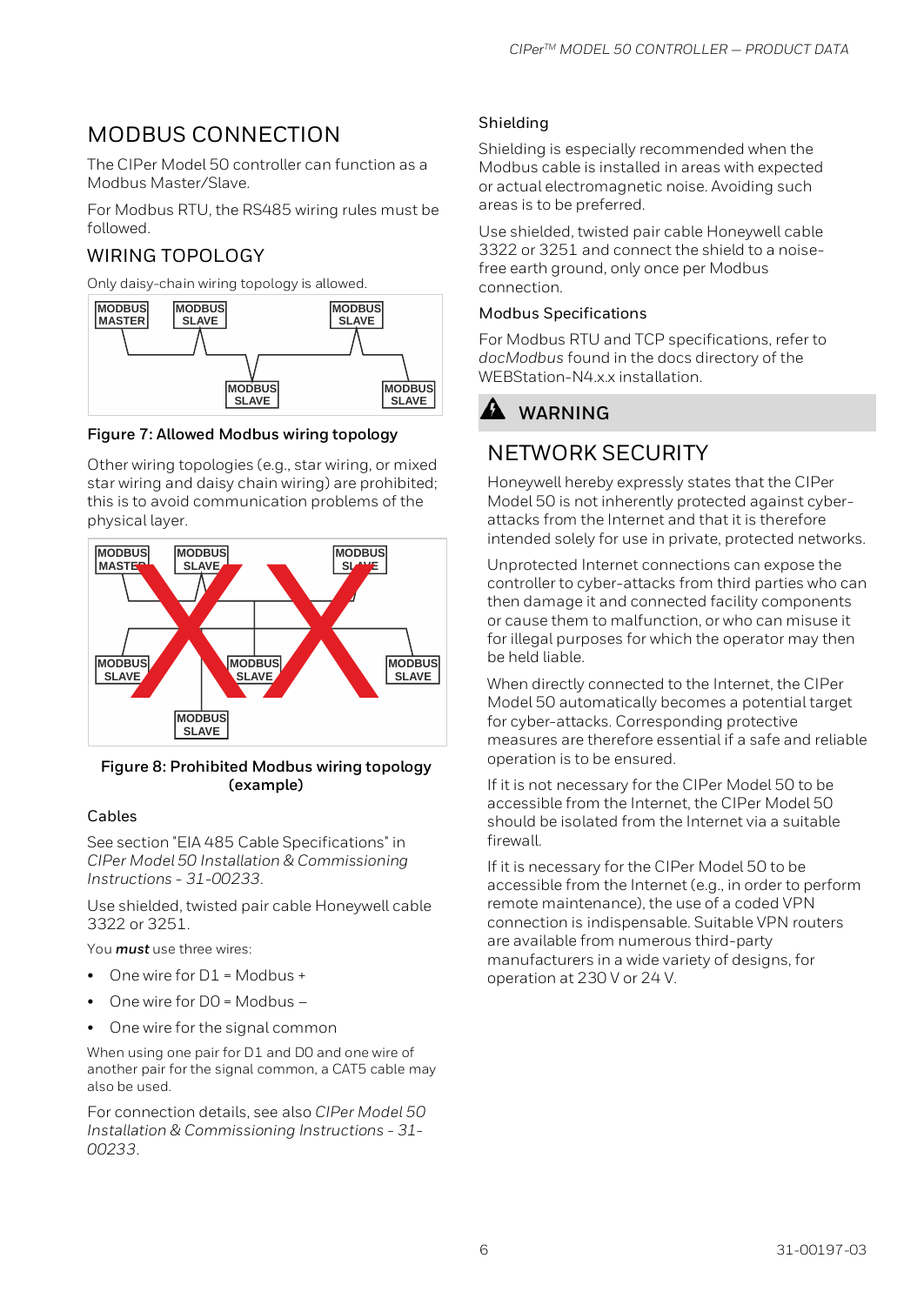# CONTROLLER SPECIFICATION

### GENERAL

#### **Table 4: Controller specifications**

| Ambient<br>temperature                      | 32104°F (040°C), wall-<br>mounting<br>32122°F (050°C),<br>cabinet/door mounting                                                      |  |  |  |
|---------------------------------------------|--------------------------------------------------------------------------------------------------------------------------------------|--|--|--|
| <b>Storage</b><br>temperature               | $-4$ +158 °F (-2070°C)                                                                                                               |  |  |  |
| Humidity                                    | 5  95% r.h. non-condensing                                                                                                           |  |  |  |
| <b>Dimensions</b>                           | See Figure 10 and Figure 11 on<br>pg. 10.                                                                                            |  |  |  |
| Degree of<br>protection                     | IP20 (mounted on walls, with<br>two accessory MVC-80-AC1<br>covers) IP30 (mounted in<br>cabinet doors, with accessory<br>MVC-80-AC2) |  |  |  |
| <b>Fire class</b>                           | VO                                                                                                                                   |  |  |  |
| <b>Shock</b><br>protection                  | Class II                                                                                                                             |  |  |  |
| <b>Pollution degree</b>                     | $\overline{2}$                                                                                                                       |  |  |  |
| Installation                                | Class <sub>3</sub>                                                                                                                   |  |  |  |
| <b>Rated impulse</b><br>voltage             | 330 V for SELV, 2500 V for relay<br>outputs                                                                                          |  |  |  |
| Overvoltage<br>category                     | Ш                                                                                                                                    |  |  |  |
| <b>Automatic</b><br>action                  | Type 1.C                                                                                                                             |  |  |  |
| Software class                              | Class A                                                                                                                              |  |  |  |
| <b>Ball-pressure</b><br>test<br>temperature | housing parts > $167$ °F (75°C)<br>terminals > $257$ °F (125°C)                                                                      |  |  |  |

## ELECTRICAL DATA

#### **Table 5. Electrical data**

| Power supply            | 19  29 VAC, 50/60 Hz, or<br>20  30 VDC                     |  |  |
|-------------------------|------------------------------------------------------------|--|--|
| Power<br>consumption    | DC: 7 W (max. 9 W)<br>AC: 10 VA (max. 12 VA)               |  |  |
| <b>Heat dissipation</b> | Max. 9 W at DC power supply<br>Max. 9 W at AC power supply |  |  |
| Current<br>consumption  | DC: 300 mA (max. 375 mA)<br>AC: 400 mA (max. 500 mA)       |  |  |

Due to the risk of short-circuiting (see [Figure 9](#page-6-0)), it is strongly recommended that the CIPer Model 50 controller be supplied with power from a dedicated transformer. However, if the CIPer Model 50 controller is to be supplied by the same transformer powering other controllers or devices (e.g., the PW M-Bus Adapter), care must be taken to ensure that correct polarity is observed.



#### <span id="page-6-0"></span>**Figure 9: Incorrect polarity → SHORT-CIRCUITING**

#### MECHANICAL DATA

#### **Table 6. Mechanical data**

| <b>Housing Dimensions</b><br>$(L \times B \times T)$ | $8.5 \times 4.3 \times 2.4$ inches<br>$(215.5 \times 110 \times 61 \text{ mm})$ |
|------------------------------------------------------|---------------------------------------------------------------------------------|
| <b>Housing Material:</b>                             | ABS blend; flame<br>retardant VO                                                |
| Weight:                                              | $0.88$ lb $(400 g)$ without<br>packaging                                        |
| <b>Protection Class:</b>                             | IP 20                                                                           |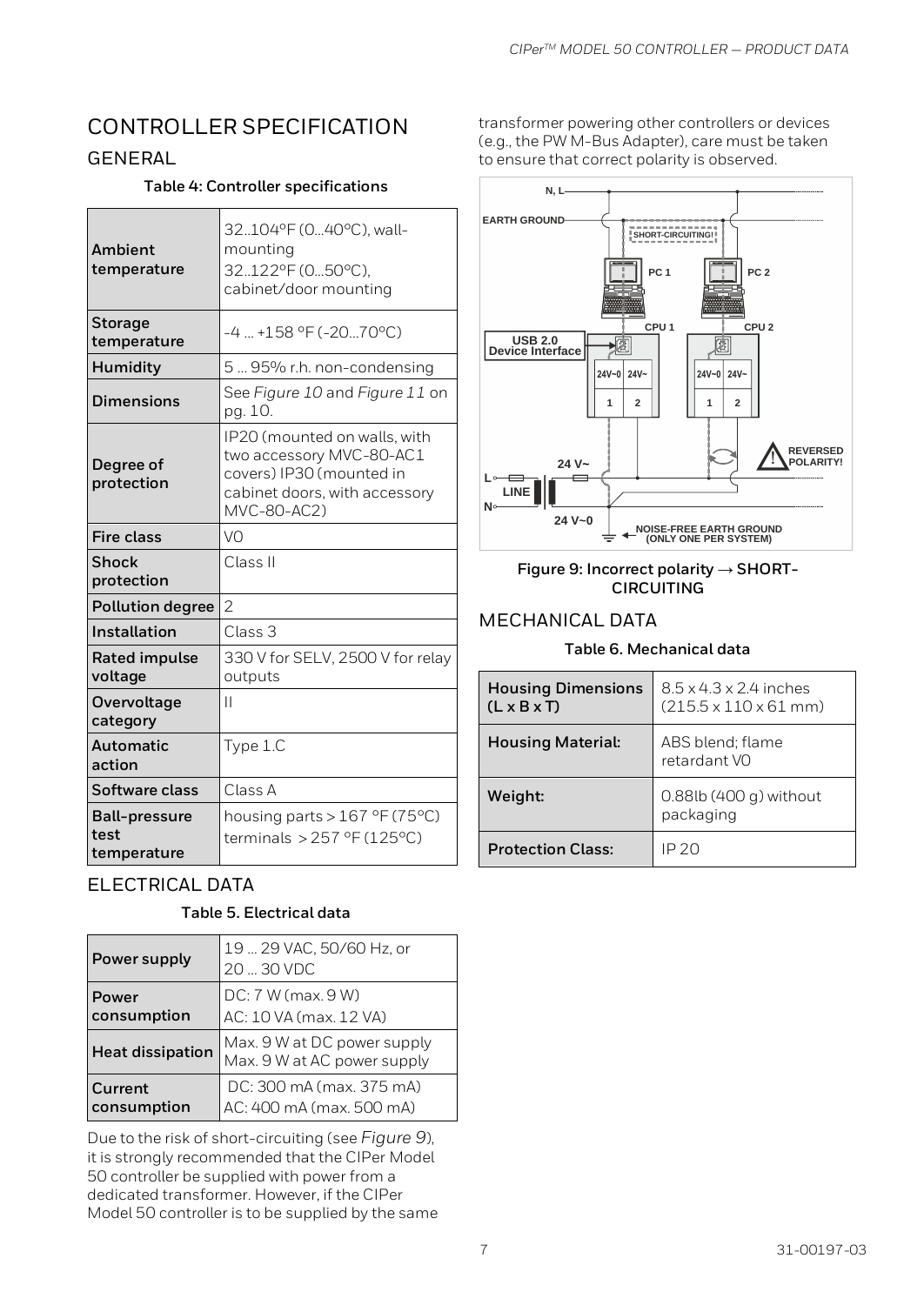## CPU

| Processor                  | NXP i MX 6SoloX 32-bit dual<br>core processor with 1 GHz<br>Arm® Cortex®-A9 core and 227<br>MHz Arm Cortex-M4 core                |  |  |  |
|----------------------------|-----------------------------------------------------------------------------------------------------------------------------------|--|--|--|
| <b>Operating</b><br>System | QNX                                                                                                                               |  |  |  |
| Memory                     | 1 GB DDR3-RAM<br>512 KB MRAM<br>4 GB Flash Memory                                                                                 |  |  |  |
| <b>Real-Time</b><br>Clock  | $Accuracy: \pm 2 minutes$ per<br>year (at typically, 77°F<br>$(25^{\circ}$ C)<br>Buffered typically for 72 h<br>by gold capacitor |  |  |  |

# STANDARDS APPROVALS

- The device meets EN 60730-1, EN 60730-2-9, UL60730, and UL916.
- The device complies with Ethernet Protocol versions IEEEC 802.3.
- The device supports BACnet IP and BACnet MS/TP communications as per ANSI / ASHRAE 135-2012.

## MOUNTING

The CIPer Model 50 controller is suitable for mounting as follows:

- In cabinets
- In fuse boxes conforming with standard DIN43880, and having a slot height of max. 45mm
- On walls (using accessory MVC-80-AC1 covers)
- in cabinet front doors (using accessory MVC-80-AC2)

| <b>Table 7. Additional Parts</b> |                   |                                                                                                                                                                                                                                           |  |  |  |  |
|----------------------------------|-------------------|-------------------------------------------------------------------------------------------------------------------------------------------------------------------------------------------------------------------------------------------|--|--|--|--|
| Order no.<br>Description         |                   |                                                                                                                                                                                                                                           |  |  |  |  |
|                                  | <b>XS830</b>      | Set of ten terminals. Each package consists of two groups of<br>nine internally connected push-in terminals, for distributing<br>signals/power.                                                                                           |  |  |  |  |
|                                  | <b>XS831</b>      | Set of ten terminals. Each package consists of two groups of<br>four pairs of push-in terminals (each with a 499 $\Omega$ resistor),<br>for converting 020 mA signals into 010 VDC signals, and<br>one push-in ground terminal per group. |  |  |  |  |
|                                  | TPU-11-01         | Removable terminal plugs, push-in type; a complete set of 3<br>plugs (for terminals 1, 2, 24-32) for the WEB-<br>EHSERIESNX26.                                                                                                            |  |  |  |  |
|                                  | TPU-45-01         | Removable terminal plugs, push-in type; a complete set of 9<br>plugs (for terminals 1 - 47) for the WEB-EHSERIESNX26.                                                                                                                     |  |  |  |  |
|                                  | <b>MVC-80-AC1</b> | Terminal cover (color: RAL9011); package of ten.                                                                                                                                                                                          |  |  |  |  |
|                                  | <b>MVC-80-AC2</b> | Front door mounting accessory (color: RAL9011) package<br>of ten.                                                                                                                                                                         |  |  |  |  |
|                                  | <b>MVC-40-AC3</b> | Strain relief; package of ten.                                                                                                                                                                                                            |  |  |  |  |
| Pluggable Panel Bus I/O Modules  |                   |                                                                                                                                                                                                                                           |  |  |  |  |
|                                  | <b>XF821A</b>     | Pluggable Panel Bus Analog Input Module (with 8 analog<br>inputs)                                                                                                                                                                         |  |  |  |  |
|                                  |                   | 31-00197-03<br>8                                                                                                                                                                                                                          |  |  |  |  |

# ADDITIONAL PARTS

I

J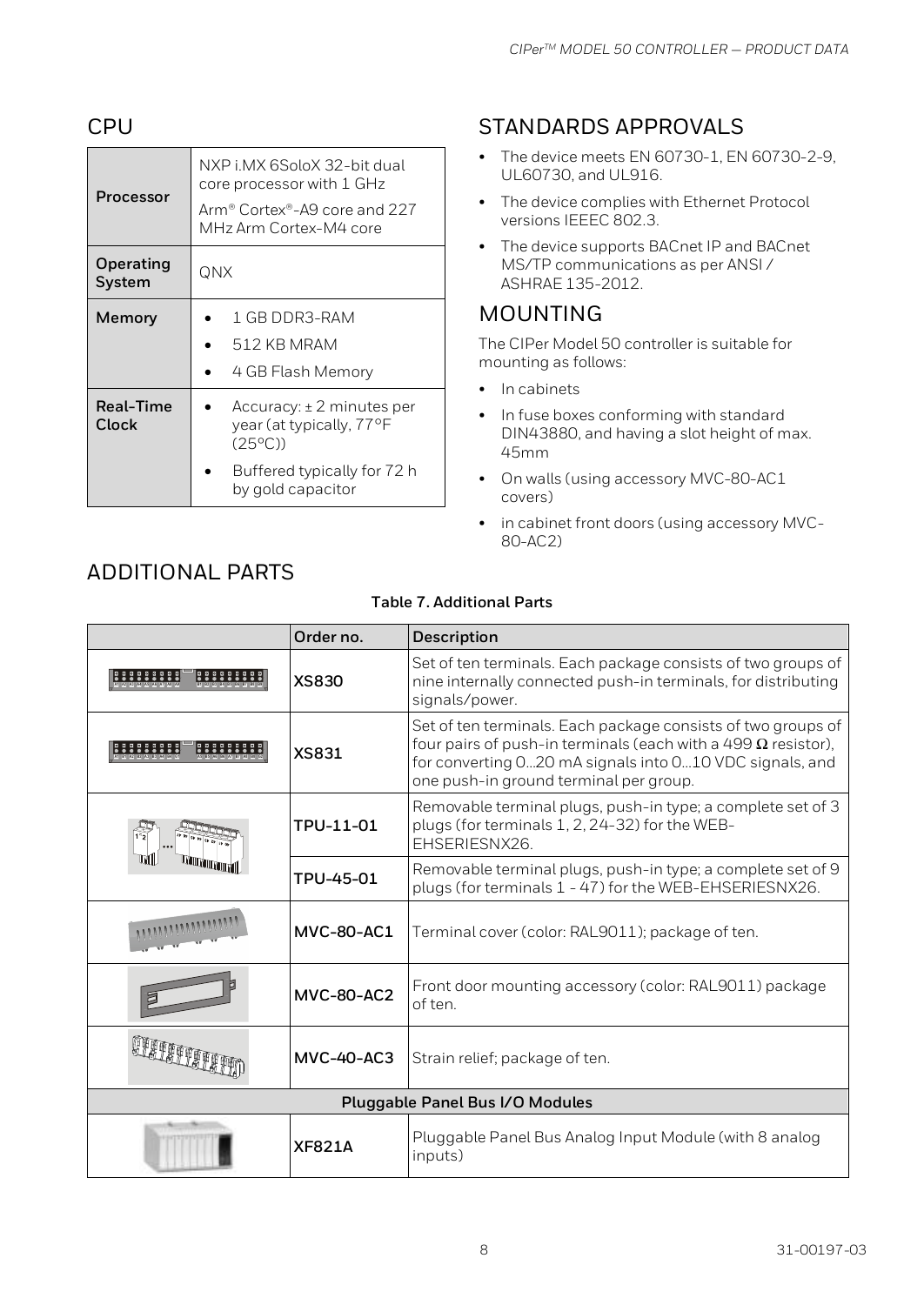|                                                                            | <b>XF822A</b> | Pluggable Panel Bus Analog Output Module (with 8 analog<br>outputs)                                                                                                                                                 |  |  |  |
|----------------------------------------------------------------------------|---------------|---------------------------------------------------------------------------------------------------------------------------------------------------------------------------------------------------------------------|--|--|--|
|                                                                            | <b>XF823A</b> | Pluggable Panel Bus Binary Input Module (with 12 binary<br>inputs)                                                                                                                                                  |  |  |  |
|                                                                            | <b>XF824A</b> | Pluggable Panel Bus Relay Output Module (with 6 relay<br>outputs)                                                                                                                                                   |  |  |  |
|                                                                            |               | Mixed Panel Bus I/O Modules with integrated socket                                                                                                                                                                  |  |  |  |
|                                                                            | <b>XF830A</b> | Mixed Panel Bus I/O Module (with 8 analog inputs, 8 analog<br>outputs, 12 binary inputs, and 6 relay outputs), with push-in<br>terminals (incl. bridge connector and swivel label); housing<br>matches XL800 design |  |  |  |
|                                                                            | XFU830A       | Mixed Panel Bus I/O Module (with 8 analog inputs, 8 analog<br>outputs, 12 binary inputs, and 6 relay outputs), with screw<br>terminals (incl. bridge connector and swivel label); housing<br>matches XL800 design   |  |  |  |
| Terminal Sockets (not needed for the mixed I/O modules XF830A and XFU830A) |               |                                                                                                                                                                                                                     |  |  |  |
| XS821-22                                                                   |               | Push-in terminal socket for pluggable AI/AO modules (incl.<br>bridge connector, swivel label)                                                                                                                       |  |  |  |
|                                                                            | XSU821-22     | Screw-type terminal socket for pluggable AI/AO modules<br>(incl. bridge connector, swivel label)                                                                                                                    |  |  |  |
|                                                                            | <b>XS823</b>  | Push-in terminal socket for pluggable BI modules (incl.<br>bridge connector, swivel label)                                                                                                                          |  |  |  |
|                                                                            | <b>XSU823</b> | Screw-type terminal socket for pluggable BI modules (incl.<br>bridge connector, swivel label)                                                                                                                       |  |  |  |
|                                                                            | XS824-25      | Push-in terminal socket for pluggable relay/floating output<br>modules (incl. bridge connector, cross connector, swivel<br>label)                                                                                   |  |  |  |
|                                                                            | XSU824-25     | Screw-type terminal socket for pluggable relay/floating<br>output modules (incl. bridge connector, cross connector,<br>swivel label)                                                                                |  |  |  |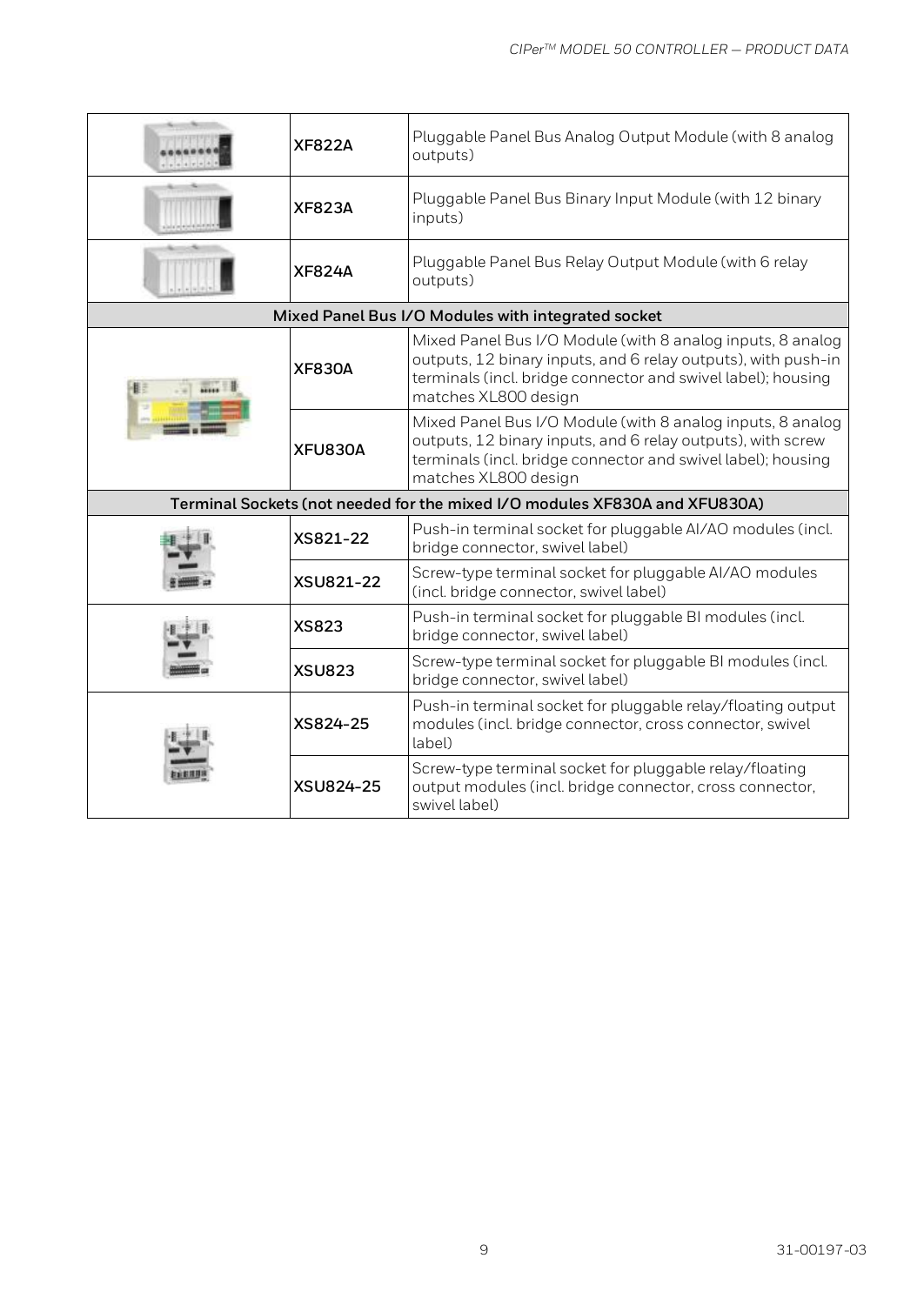# MODELS

## **Table 8. Overview of Models (hardware)**

|                                                                                                                                                                                                                                                                           |                                                                                                                                 | Max. cable                     | Order No.                         |                       |
|---------------------------------------------------------------------------------------------------------------------------------------------------------------------------------------------------------------------------------------------------------------------------|---------------------------------------------------------------------------------------------------------------------------------|--------------------------------|-----------------------------------|-----------------------|
|                                                                                                                                                                                                                                                                           |                                                                                                                                 |                                | <b>Without HMI</b>                | With HMI              |
| Feature                                                                                                                                                                                                                                                                   | Description                                                                                                                     | length                         | WEB-<br>EHSERIESNX26<br><b>ND</b> | WEB-<br>EHSERIESNX26D |
| $U^*$                                                                                                                                                                                                                                                                     | $NTC10k\Omega$ (Type II) / NTC20k $\Omega$ (Type II)<br>/ 010V / slow BI, 0.4 Hz                                                | 1200 ft<br>(366 m)             | 8                                 | 8                     |
|                                                                                                                                                                                                                                                                           | $NTC10k\Omega$ (Type II) / NTC20k $\Omega$ (Type II)<br>/ 010V fix pull-up / slow BI, 0.4 Hz                                    | 1200 ft<br>(366 m)             | $\overline{2}$                    | $\overline{2}$        |
| BI                                                                                                                                                                                                                                                                        | open = 24 V / closed 2.0 mA / totalizer<br>15 Hz                                                                                | 1200 ft<br>(366 m)             | 4                                 | 4                     |
| AO                                                                                                                                                                                                                                                                        | $0.11$ V (max. 1 mA)                                                                                                            | 1200 ft<br>(366 m)             | 4                                 | 4                     |
|                                                                                                                                                                                                                                                                           | Relay N.O. contact: 3 A, 250 VAC,<br>30 VDC                                                                                     | 1200 ft<br>(366 m)             | 4                                 | 4                     |
| <b>BO</b>                                                                                                                                                                                                                                                                 | Relay N.O. contact (high in-rush): 10 A,<br>250 VAC, 30 VDC                                                                     | 1200 ft<br>(366 m)             | $\mathbf 1$                       | $\mathbf 1$           |
|                                                                                                                                                                                                                                                                           | Relay N.O. contact with one common:<br>3 A, 250 VAC, 30 VDC                                                                     | 1200 ft<br>(366 m)             | 3                                 | 3                     |
| Total I/Os                                                                                                                                                                                                                                                                |                                                                                                                                 |                                | 26                                | 26                    |
| <b>Bus</b><br>interfaces                                                                                                                                                                                                                                                  | RS485-1, isolated, BACnet MS/TP,<br>Panel Bus, or Modbus RTU Master or<br>Slave communication                                   | $13600 \text{ ft}$<br>(1097 m) | $\mathbf 1$                       | $\mathbf 1$           |
| RS485-2, non-isolated, BACnet MS/TP,<br>Panel Bus, or Modbus RTU Master or<br>Slave communication (NOTE: It is<br>imperative that the RS485-2 be<br>powered by a power supply having the<br>proper polarity. Failure to do so will<br>make data transmission impossible.) |                                                                                                                                 | $1)3600$ ft<br>(1097 m)        | $\mathbf{1}$                      | $\mathbf 1$           |
|                                                                                                                                                                                                                                                                           | Ethernet Interfaces (email<br>communication, browser access,<br>BACnet IP communication, Niagara<br>Network, Modbus TCP)        | 300 ft<br>(91.44 m)            | $\overline{2}$                    | $\overline{2}$        |
|                                                                                                                                                                                                                                                                           | USB 2.0 Device Interface (as Network<br>Interface)                                                                              | 9 ft<br>(2.74 m)               | $\mathbf 1$                       | $\mathbf 1$           |
|                                                                                                                                                                                                                                                                           | USB 2.0 Host Interface (max. 200 mA)                                                                                            |                                | $\mathbf 1$                       | $\mathbf 1$           |
|                                                                                                                                                                                                                                                                           | RS232 M-Bus communication via 45-<br>feet-long PW3 / PW20 / PW60<br>converters                                                  | $13600 \text{ ft}$<br>(1097 m) | $\mathbf 1$                       | $\mathbf{1}$          |
|                                                                                                                                                                                                                                                                           | power LED (green)                                                                                                               |                                | $\mathbf{1}$                      | $\mathbf{1}$          |
| LEDs                                                                                                                                                                                                                                                                      | status LED (red; indicates an active<br>alarm; is controlled by Niagara Alarm<br>System; is configurable)                       |                                | $\mathbf{1}$                      | 1                     |
|                                                                                                                                                                                                                                                                           | LED L1 (yellow; lit = Daemon starting;<br>flashing = station starting; if L2 is also<br>flashing, then the station has started) |                                | $\mathbf 1$                       | $\mathbf{1}$          |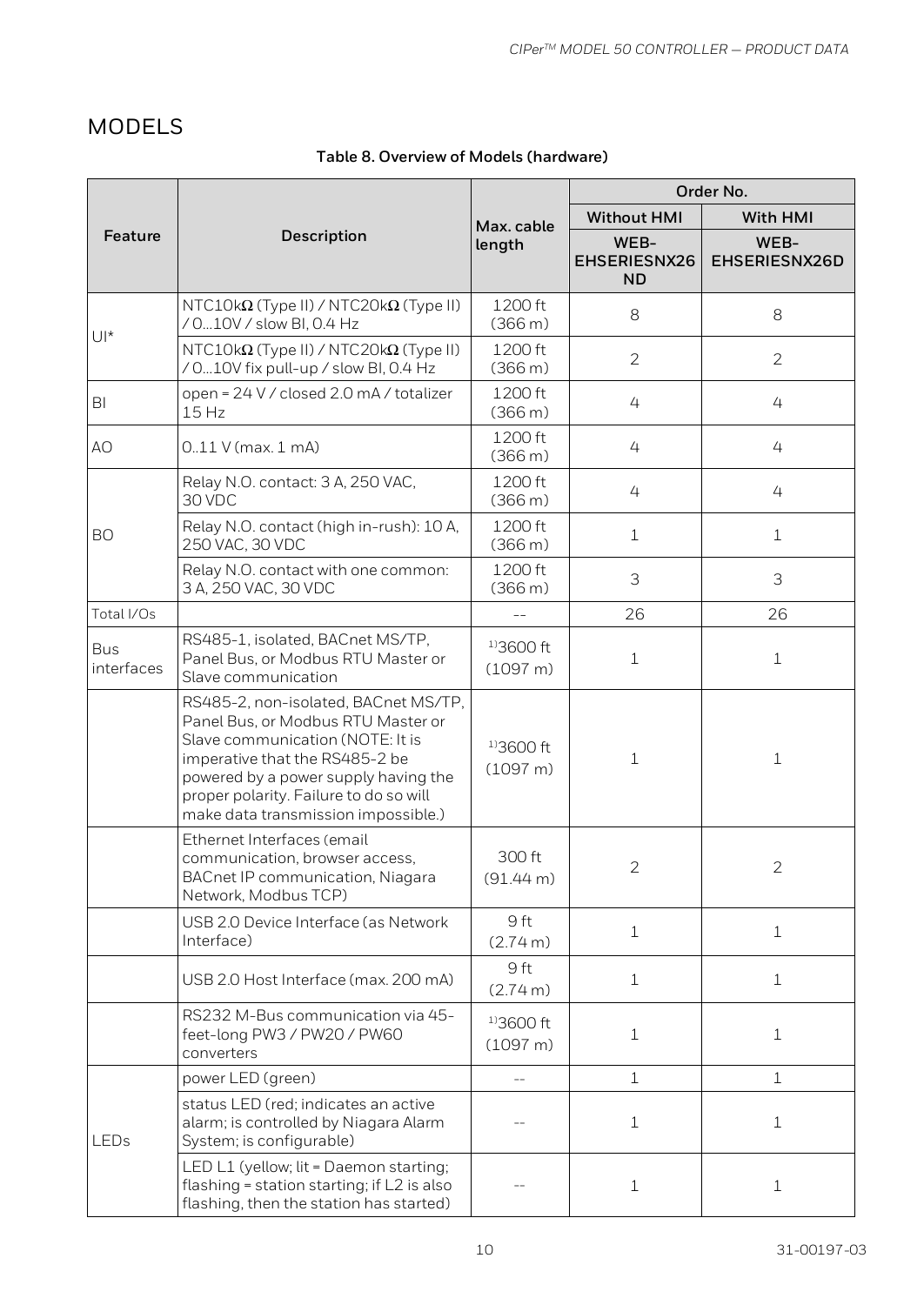|         |                                                                                                                 | Max. cable<br>length | Order No.                         |                       |
|---------|-----------------------------------------------------------------------------------------------------------------|----------------------|-----------------------------------|-----------------------|
| Feature |                                                                                                                 |                      | <b>Without HMI</b>                | With HMI              |
|         | Description                                                                                                     |                      | WEB-<br>EHSERIESNX26<br><b>ND</b> | WEB-<br>EHSERIESNX26D |
|         | LED L2 (yellow; lit = platform has<br>started / is reachable; flashing = station<br>has started / is reachable) |                      |                                   |                       |
|         | bus status LEDs (for isolated RS485-1<br>interface)                                                             |                      |                                   |                       |

<sup>1)</sup> Depending upon bit rate. However, in the case of the configuration of RS485-2 for Panel Bus, the communication rate is set to 115.2 kbps, and the max. cable length is hence 2400 ft (731.52 m).

\* Other supported sensor types are: NI1000 TK6180 DIN, NI1000 TK5000 DIN, PT1000-1, PT1000-2, BALCO500. Refer to CIPer Model 50 Controller – Installation and Commissioning Instructions 31-00233, for more details.

## DIMENSIONS



<span id="page-10-0"></span>**Figure 10: CIPer Model 50 controller (w/o HMI but with RJ45 socket for connection of portable HMI, and with the full complement of onboard I/Os), dimensions inches (mm)**